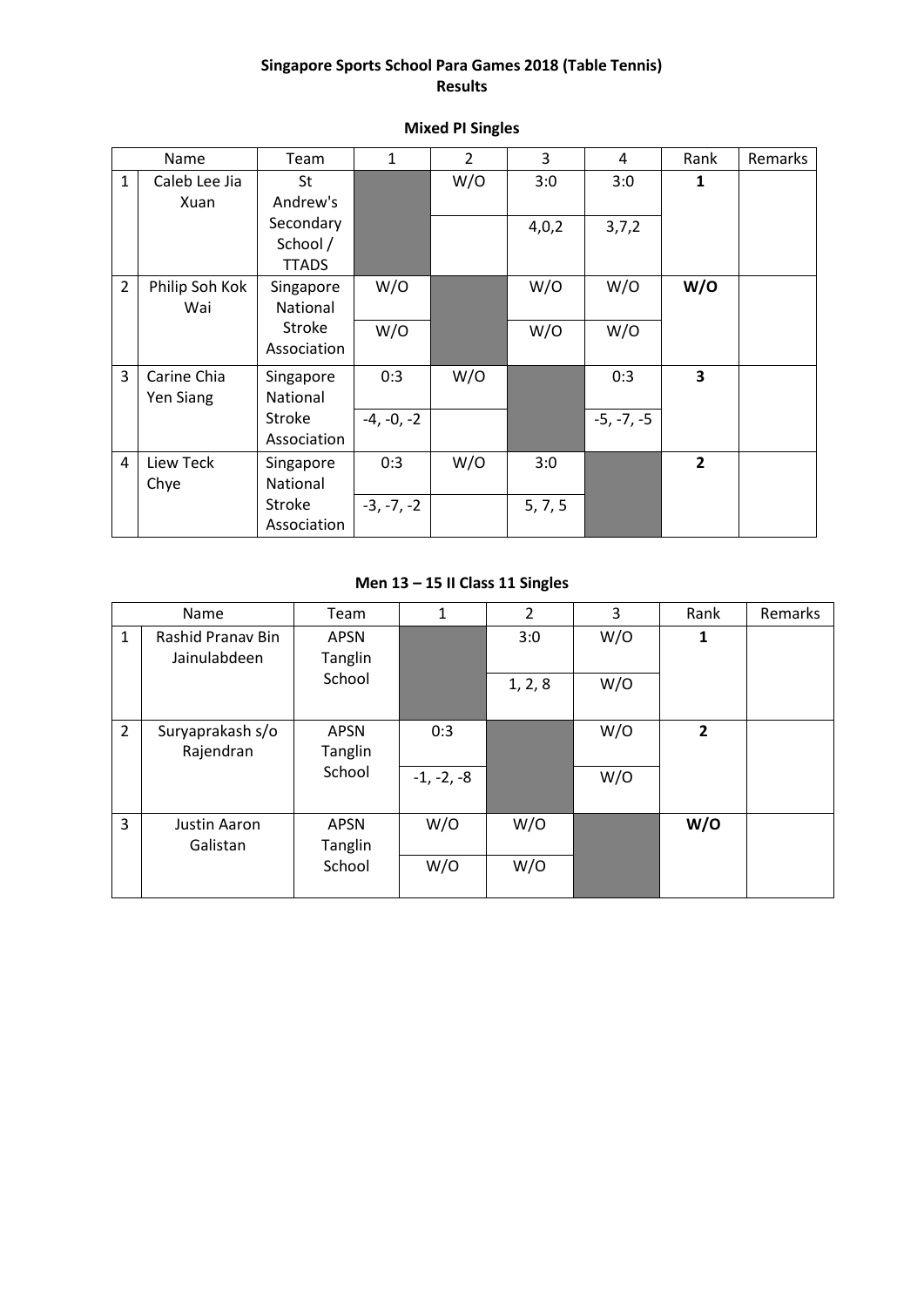### **Singapore Sports School Para Games 2018 (Table Tennis) Results**

| Name           |                       | Team                        | 1       | $\overline{2}$ | 3            | Rank           | Remarks |
|----------------|-----------------------|-----------------------------|---------|----------------|--------------|----------------|---------|
| 1              | Lim Yuan An, Ian      | <b>APSN</b><br>Tanglin      |         | 0:3            | 0:3          | 3              |         |
|                |                       | School                      |         | $-2. -1, -7$   | $-7, -1, -4$ |                |         |
| $\overline{2}$ | Oun Zi Le             | <b>APSN Delta</b><br>Senior | 3:0     |                | 3:0          | 1              |         |
|                |                       | School                      | 7, 3, 1 |                | 2, 1, 7      |                |         |
| 3              | <b>Guo Guangliang</b> | <b>APSN Delta</b><br>Senior | 3:0     | 0:3            |              | $\overline{2}$ |         |
|                |                       | School                      | 7, 1, 4 | $-2, -1, -7$   |              |                |         |

# **Men 16 – 17 II Class 11 Singles**

# **Men 18 II Class 11 Singles**

|                | Name         | Team              | $\mathbf{1}$ | $\overline{2}$ | 3            | 4            | Rank           | Remarks |
|----------------|--------------|-------------------|--------------|----------------|--------------|--------------|----------------|---------|
| $\mathbf{1}$   | Tan Yuan Jun | <b>APSN Delta</b> |              | 0:3            | 1:3          | 0:3          | 4              |         |
|                |              | Senior            |              |                |              |              |                |         |
|                |              | School            |              | $-4, -5, -3$   | $9, -6, -9,$ | $-7, -3, -2$ |                |         |
|                |              |                   |              |                | $-4$         |              |                |         |
| $\overline{2}$ | Mohammad Nur | APSN Delta        | 3:0          |                | 3:1          | 3:1          | $\mathbf{1}$   |         |
|                | Hidayat Bin  | Senior            |              |                |              |              |                |         |
|                | Hisham       | School            | 4, 5, 3      |                | $-6, 7,$     | $-6, 5, 2,$  |                |         |
|                |              |                   |              |                | 13, 6        | 4            |                |         |
| 3              | Tan Hong Li  | <b>APSN Delta</b> | 3:1          | 1:3            |              | 0:3          | 3              |         |
|                |              | Senior            |              |                |              |              |                |         |
|                |              | School            | $-9, 6, 9,$  | $6, -7, -13,$  |              | $-5, -9, -6$ |                |         |
|                |              |                   | 4            | -6             |              |              |                |         |
| $\overline{4}$ | Muhammad     | <b>APSN Delta</b> | 3:0          | 1:3            | 3:0          |              | $\overline{2}$ |         |
|                | Khairi Bin   | Senior            |              |                |              |              |                |         |
|                | Sukiman      | School            | 7, 3, 2      | $6, -5, -2, -$ | 5, 9, 6      |              |                |         |
|                |              |                   |              | 4              |              |              |                |         |

# **Women 14 II Class 11 Singles**

| Name                |                           | Team                          |              |         | Rank | Remarks |
|---------------------|---------------------------|-------------------------------|--------------|---------|------|---------|
| See Ying Xuan Kelly |                           | <b>APSN Tanglin</b><br>School |              | 3:0     |      |         |
|                     |                           |                               |              | 2, 2, 3 |      |         |
|                     | Sakthivel<br>Kaaviyapriya | <b>APSN Tanglin</b><br>School | 0:3          |         |      |         |
|                     |                           |                               | $-2, -2, -3$ |         |      |         |